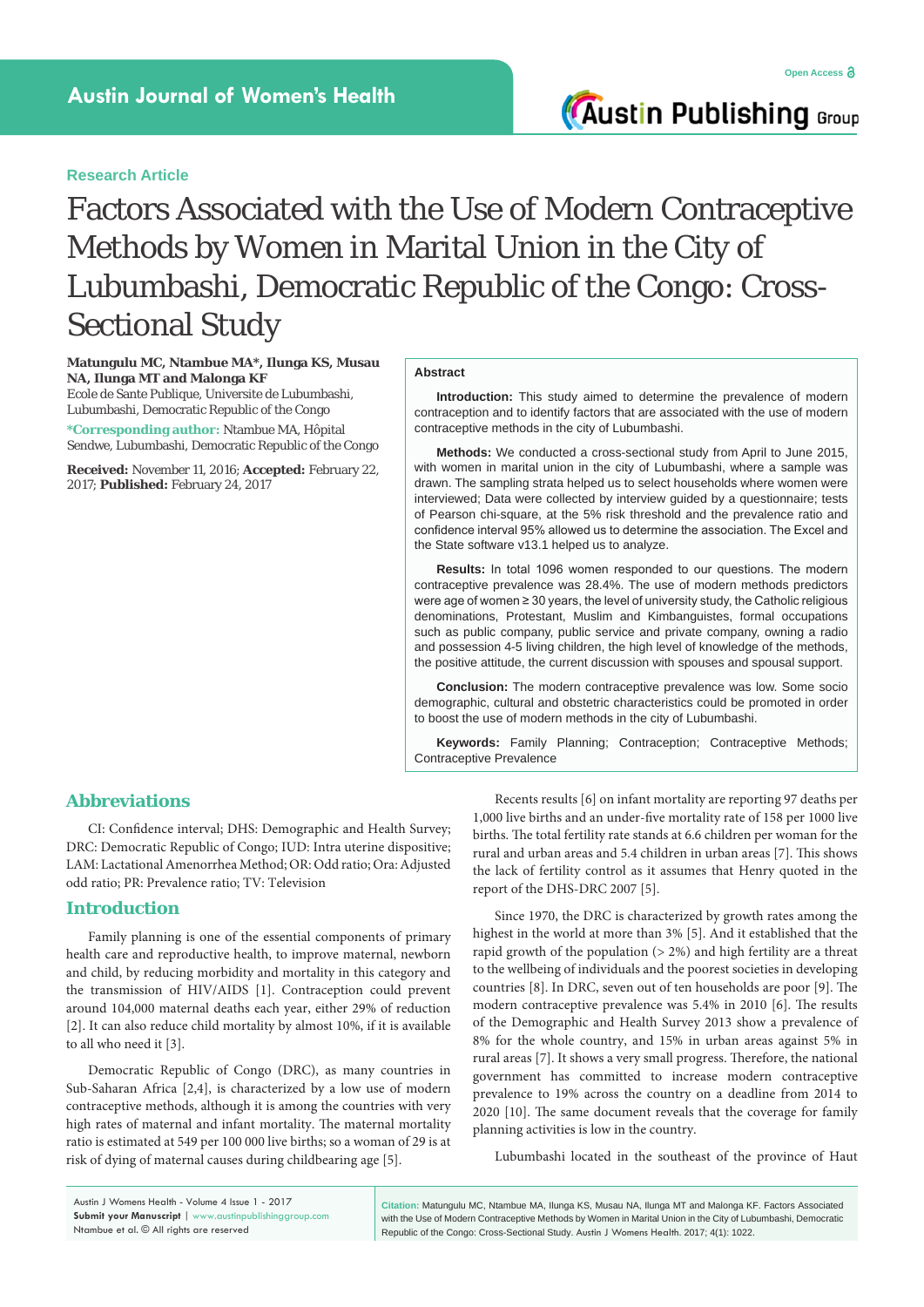# **Ntambue MA Austin Publishing Group**

**Table 1:** Socio demographics Characteristics of women.

| Variables              | Frequency | Percent |
|------------------------|-----------|---------|
| Age (years)            |           |         |
| $\leq$ 24              | 170       | 15.5    |
| 25-29                  | 285       | 26.0    |
| 30-34                  | 260       | 23.7    |
| 35-39                  | 198       | 18.1    |
| 40-44                  | 142       | 13.0    |
| 45-49                  | 38        | 3.5     |
| No know                | 3         | 0.3     |
| Matrimonial status     |           |         |
| Monogamy               | 974       | 88.9    |
| Polygamy               | 122       | 11.1    |
| <b>Education level</b> |           |         |
| None                   | 3         | 0.3     |
| Primary                | 286       | 26.1    |
| Secondary              | 644       | 58.8    |
| University             | 163       | 14.9    |
| Religion               |           |         |
| Catholic               | 315       | 28.7    |
| Protestant             | 315       | 28.7    |
| Islam                  | 67        | 6.1     |
| Kimbaguiste            | 41        | 3.7     |
| Revivalist churches    | 358       | 32.7    |
| Occupation             |           |         |
| None/household         | 679       | 62.0    |
| Sale (liberal)         | 264       | 24.1    |
| Public company         | 33        | 3.0     |
| Public service         | 94        | 8.6     |
| Private entePRrise     | 26        | 2.4     |
| Possession of radio    |           |         |
| Yes                    | 839       | 76.6    |
| No                     | 254       | 23.2    |
| Refusal                | 3         | 0.3     |
| Possession of TV       |           |         |
| Yes                    | 830       | 75.7    |
| No                     | 263       | 24.0    |
| Refusal                | 3         | 0.3     |

Katanga (formerly Katanga), is the capital of this province. Its area of 747 km² of which 140 km² urbanized, its estimated population by end of 2006 to 1.5 million inhabitants of which about 1.4 million live in the urbanized part (a density of 10 000 inhabitants / km2) make it the second city DRC, after Kinshasa the capital [11]. No information source can learn about the determinants of the use of modern contraceptive methods in Lubumbashi. The objective of this study was to determine the modern contraceptive prevalence and identify factors that are associated with the use of contraceptive methods in the city of Lubumbashi.

| Variables                         | Frequency      | Percent |
|-----------------------------------|----------------|---------|
| Living children                   |                |         |
| $\leq$ 3                          | 590            | 46.3    |
| $4 - 5$                           | 430            | 39.2    |
| $\geq 6$                          | 159            | 14.5    |
| ideal children                    |                |         |
| $\leq$ 3                          | 243            | 22.2    |
| $4 - 5$                           | 361            | 32.9    |
| $\geq 6$                          | 450            | 41.1    |
| Indecisive                        | 42             | 3.8     |
| Number of grow                    |                |         |
| $\leq$ 3                          | 433            | 39.5    |
| $4 - 5$                           | 411            | 37.5    |
| $\geq 6$                          | 252            | 23.0    |
| Age of women at first<br>marriage |                |         |
| ≤14                               | 25             | 2.3     |
| $15 - 19$                         | 334            | 30.5    |
| $20 - 24$                         | 605            | 55.2    |
| $25 - 29$                         | 120            | 10.9    |
| $30 - 34$                         | $\overline{4}$ | 0.4     |
| No know                           | 8              | 0.7     |

## **Materials and Methods**

We conducted a cross-sectional study in analytical designs, from April to June 2015. It covered all women of childbearing age (15 to 49) in a conjugal relationship of the city of Lubumbashi, where a sample was drawn through the following formula:  $n = z^2 pq / d^2$ .

The sampling strata allowed us to select households, within which, women aged 15 to 49 were interviewed. The Health Zones (the local health system) were considered strata, whose numbers amounted to six (Tshamilemba, Kamalondo, Katuba, Mumbunda, Kenya and Kisanga). The selection of this health zone was done by simple random. In each stratum, an allocation proportional to the size of the area of Health (under layers) was performed. With simple random, avenues and street have been selected and the first household to investigate should be located in a parcel in the middle of the avenue, and the way forward on the avenue was determined by the pointed part of pen after that it was torn down. In the event that a parcel was inhabited by more than one household, one was pulled by simple random.

With a pre-tested and validated questionnaire, we collected data through interviews. A team of investigators was recruited and trained before descending into households to administer the questionnaire consisted of the following: Characteristics of Households and Housing, identity of the woman and spouse, fertility, information on contraceptive methods, knowledge of methods, use of contraceptive methods.

### **Data analysis**

The descriptive part was to describe the socio demographic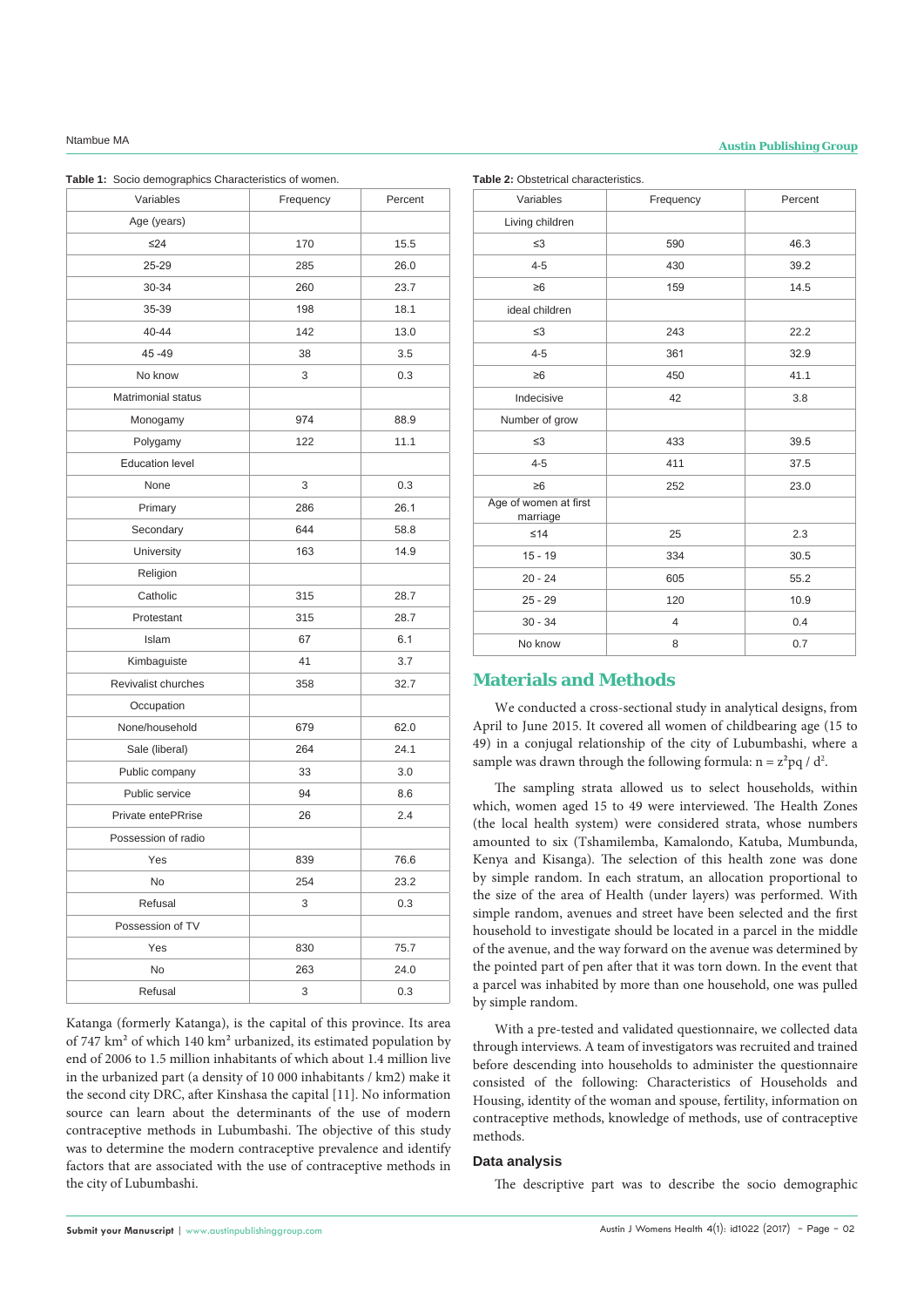characteristics of our respondents, obstetric history, knowledge of methods, use and non-use of contraception; this description generated percentages, mean and standard deviation. The analytical part, for its part, consisted of the search for associations between the use of modern contraceptive methods and predictors of the use of these modern methods: this is the univariate analysis. To do this, the test chi-square of Pearson, the risk level of 5% was used [12]. The association was determined by the prevalence ratio test and confidence interval of 95% [13].

### **Dependent variable**

We considered as part of this study, the use of modern contraceptive methods as the dependent variable is dichotomous: use (yes = 1) and not using ( $No = 0$ ). For modern contraceptive method, we considered the following methods: male condoms, pills, injectable (depo provera), implants, IUD, tubal ligation, spermicidal because they were the only ones cited by women.

#### **Independent variables**

We have retained predictors of the use of contraception following factors: age, marital status, level of education, religion, occupation of women, possession of radio, possession of Television (TV), number of living children, attitude of women face methods, level of knowledge of contraceptive methods (low: knowledge of one modern methods, average: knowledge of two methods and high: knowledge of three modern methods or more), discussion with the spouse, support spouse. We used the Excel software to encode data and the Stata Version 11 to perform analyzes.

#### **Results and Discussion**

A total of 1096 married women have answered our questions, a response rate was 97, 8%. An analyze data has revealed the mean of age for women was  $31.7 \pm 7$  years; the less old was 14 years and the oldest was 49 years old. However, 0.3% of women did not know their age. More than  $%$  of women were in a monogamous union. We found that over half (58.8%) had secondary level of study; by contrast, 0.3% of women had never attended school. The results showed that 32.7% of respondents had such denomination wake churches. More than half (62.0%) of women did not have an income-earning activity; they cared only for their households. We noticed that 76.6% of women had a radio, and 75.7% had a viewfinder TV in their households (Table 1).

As for obstetric characteristics (Table 2), the results showed that 46.3% of women had less than 3 children against 14.5% who had six or more. In contrast, 41.1% of women said they wanted to have 6 or more children against 22.2% who wanted to have three at most; 23% of women have already designed six or more pregnancies. In connection with the woman's age at first marriage, we observed that the mean was  $20.9 \pm 3.2$  years (Minimum: 12 years; Maximum: 33 years).

The results tell us that the majority of women had a positive attitude (64.1%) face methods, against 35.5% of women who did not approve of modern contraception. Nearly half of women had a high level of knowledge (49%) methods (knew at least three), against 24.2% who knew only one method. It also results show that 41.3% of women currently discussing with their partners about the methods, against 22.7% who never discussed. However, the majority of women (54%)

# **Ntambue MA Austin Publishing Group**

**Table 3:** Attitude, Knowledge and utilization of modern contraceptives methods.

| <b>Variables</b>       | $% (n=1096)$ |
|------------------------|--------------|
| Attitude of women      |              |
| Favorable              | 64.1         |
| No favorable           | 35.5         |
| Neutral                | 0.4          |
| Level of knowledge     |              |
| Low                    | 24.2         |
| Average                | 26.8         |
| Light                  | 49.0         |
| Discussion with spouse |              |
| Frequently             | 41.3         |
| Rarely                 | 36.0         |
| Never                  | 22.7         |
| Support of spouse      |              |
| Yes                    | 46.0         |
| <b>No</b>              | 54.0         |
| Utilization of methods |              |
| <b>No</b>              | 71.6         |
| Yes                    | 28.4         |

**Table 4:** Methods used.

| <b>Method</b>          | $% (n=1096)$ |
|------------------------|--------------|
| Male condom            | 4.8          |
| Pill                   | 12.9         |
| <b>IUD</b>             | 4.7          |
| Spermicide             | 0.1          |
| Injectable             | 1.7          |
| Implant                | 3.9          |
| <b>Tubal ligation</b>  | 0.2          |
| LAM                    | 7.5          |
| Periodic continence    | 3.8          |
| Interrupt Coït         | 5.5          |
| None or popular method | 71.6         |

did not have the support of their spouses against the use of modern contraceptive methods. The modern contraceptive prevalence among women surveyed was 28.4% (Table 3).

The methods used (Table 4) were the male condom (4.8%), the pill (12.9%), IUD (4.7%), injectable (1.7%), the implant (3.9%), spermicide (0.1%); tubal ligation (0.2%). Barriers to the use of modern contraceptive methods were the disapproval of the methods by women (9.1%) and the partner (21.3%), fear of side effects (12.3%), the ignorance methods (10.2%) and the religious prohibition (3.3%), the desire of maternity (25.9%), and no reason (17.4%).

Search determinants using modern methods (Table 5) showed that women with ages between 30 and 34 years, were more likely to use modern contraceptive methods than their older pairs 24 or less; those who were aged between 35 and 39 years, had four times the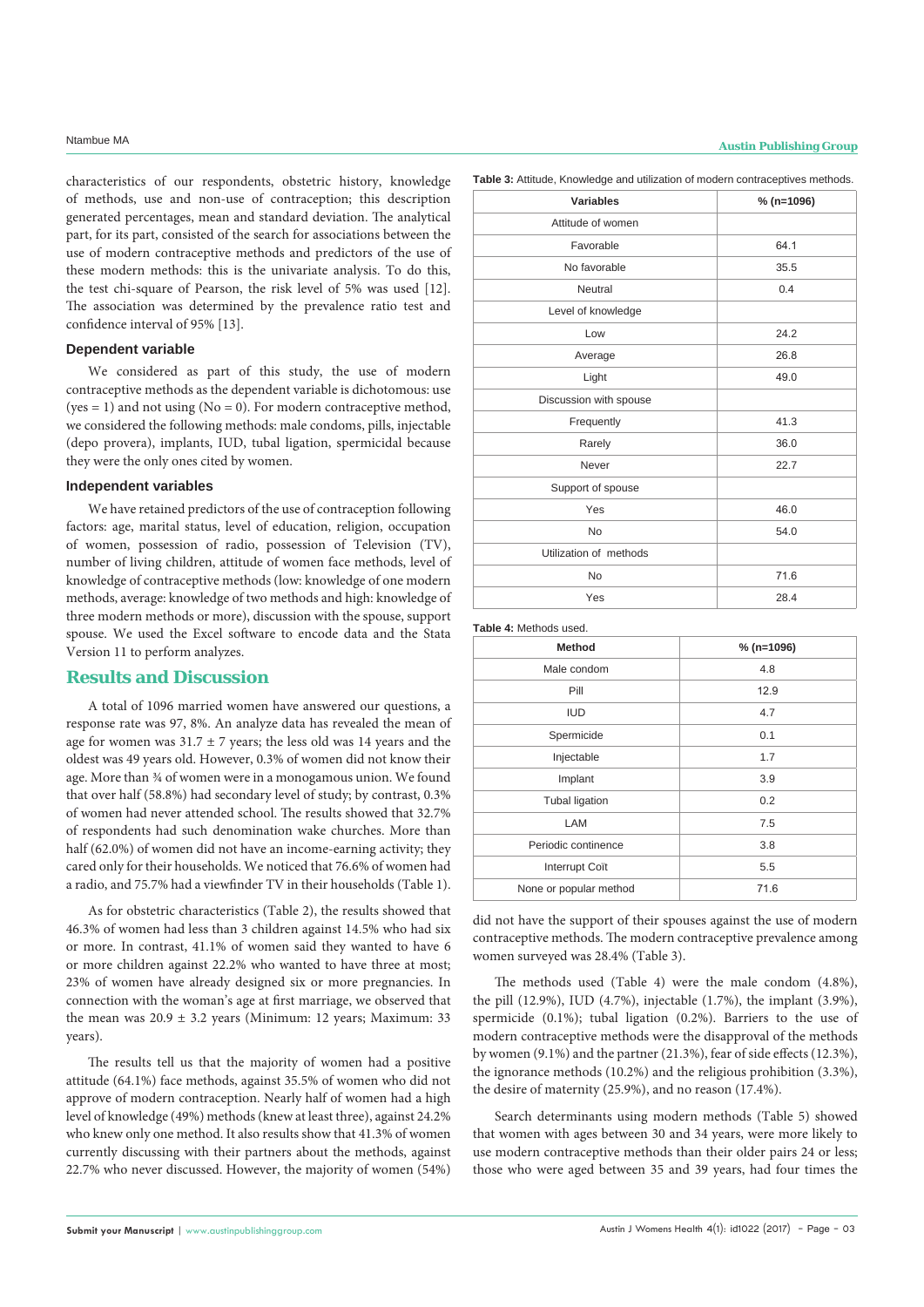# **Ntambue MA Austin Publishing Group**

| <b>Variables</b>              | <b>Total</b> | Utilization of<br>method | <b>PR</b> | 95%CI       | p       |
|-------------------------------|--------------|--------------------------|-----------|-------------|---------|
| Age (years)                   |              |                          |           |             | < 0.001 |
| $\leq 24$                     | 170          | 10.6                     | 1         |             |         |
| 25-29                         | 285          | 16.8                     | 1.6       | $0.9 - 26$  |         |
| $30 - 34$                     | 260          | 18.8                     | 1.8       | $1.1 - 3.0$ |         |
| 35-39                         | 198          | 43.9                     | 4.2       | $2.6 - 6.6$ |         |
| $40 - 44$                     | 142          | 62.0                     | 5.9       | $3.7 - 9.2$ |         |
| 45-49                         | 38           | 55.3                     | 5.2       | $3.1 - 8.8$ |         |
| <b>Matrimonial status</b>     |              |                          |           |             | 0,32    |
| Monogamy                      | 974          | 28.9                     | 0.9       | $0.8 - 1.1$ |         |
| Polygamy                      | 122          | 24.6                     | 1         |             |         |
| <b>Education level</b>        |              |                          |           |             | 0.03    |
| Primary                       | 289          | 26.0                     | 1         |             |         |
| Secondary                     | 644          | 24.7                     | 0.9       | $0.7 - 1.2$ |         |
| University                    | 163          | 47.2                     | 1.8       | $1.4 - 2.4$ |         |
| Religion                      |              |                          |           |             | < 0.001 |
| Catholic                      | 315          | 34.0                     | 2.3       | $1.7 - 3.0$ |         |
| Protestant                    | 315          | 35.9                     | 2.4       | $1.8 - 3.2$ |         |
| Islam                         | 67           | 32.8                     | 2.2       | $1.4 - 3.3$ |         |
| Kimbaguiste                   | 41           | 36.6                     | 2.4       | $1.5 - 3.9$ |         |
| <b>Revivalist</b><br>churches | 358          | 15.1                     | 1         |             |         |
| Occupation                    |              |                          |           |             | < 0.001 |
| Household                     | 679          | 25.5                     | 1         |             |         |
| Liberal                       | 264          | 17.4                     | 0.7       | $0.5 - 0.9$ |         |
| Public company                | 33           | 48.5                     | 1.9       | $1.3 - 2.8$ |         |
| Public service                | 94           | 67.0                     | 2.6       | $2.2 - 3.2$ |         |
| Private enterprise            | 26           | 50.0                     | Ш         | $1.3 - 2.9$ |         |

**Table 5:** Determinants of utilization of modern contraceptives methods.

**Valigation of Table 6:** Determinants of utilization of modern's contraceptives methods (rest).

| Variables               | Total | method | PR   | 95%CI        | р       |
|-------------------------|-------|--------|------|--------------|---------|
| Possession of<br>radio  |       |        |      |              | < 0.001 |
| Yes                     | 839   | 31.2   | 1.7  | $1.3 - 2.2$  |         |
| <b>No</b>               | 254   | 18.5   | 1    |              |         |
| Possession<br>of TV     |       |        |      |              | 0.62    |
| Yes                     | 830   | 29.3   | 1.2  | $0.9 - 1.5$  |         |
| <b>No</b>               | 263   | 25.1   | 1    |              |         |
| Living children         |       |        |      |              | < 0.001 |
| $\leq$ 3                | 507   | 17.0   | 1    |              |         |
| $4 - 5$                 | 430   | 45.1   | 3.2  | $2.6 - 4.0$  |         |
| $\geq 6$                | 159   | 19.5   | 1.2  | $0.8 - 1.7$  |         |
| Level of<br>knowledge   |       |        |      |              | < 0.001 |
| Low                     | 265   | 15.8   | 1    |              |         |
| Average                 | 294   | 21.1   | 1.3  | $0.9 - 1.9$  |         |
| Top                     | 537   | 38.5   | 2.4  | $1.8 - 3.3$  |         |
| Attitude                |       |        |      |              | < 0.001 |
| Favorable               | 703   | 42.7   | 15.1 | $8.4 - 27.2$ |         |
| No favorable            | 389   | 2.8    | 1    |              |         |
| Discussion of<br>spouse |       |        |      |              | < 0.001 |
| Frequently              | 652   | 68.1   | 8.9  | $5.8 - 13.8$ |         |
| Rarely                  | 394   | 12.2   | 1.6  | $0.9 - 2.7$  |         |
| Never                   | 249   | 7.6    | 1    |              |         |
| Support of<br>spouse    |       |        |      |              | < 0.001 |
| Yes                     | 540   | 46.7   | 4.4  | $3.4 - 5.7$  |         |
| <b>No</b>               | 555   | 10.6   | 1    |              |         |

chance, those aged 40 to 44 had a close, those aged 40 to 44 had a close against six more chance to use methods; those between 45 and 49 had five times the chance of being used modern contraception than their older pairs of 24 years. Women who had levels of academic study, using more contraceptives than those who had the primary level of study.

Catholic women had twice the chance of using the methods as revivalist churches (PR: 2.25; 95%CI: 1.7, 3.0); Protestant also had twice the chance; Muslim women, and Kimbanguistes all had 2 times more likely to use modern contraceptive methods that revivalist churches faithful. Women working in public company, public service and private company had respectively 2, 3 and 2 times the chance to make use of modern contraception than those dealing only their households. Women whose households had a radio, had nearly twice the chance to use the methods that their peers whose households did not own. This association is absent in women who had the TV. The association was positive between the use of modern contraceptive methods and the number of living children for women who were between 4 and 5 living children. The chance to use the methods varies with the level of knowledge of methods for those who had a high level of knowledge (Table 6).

The favorable attitude to contraception was significantly associated with the use of modern contraception (PR: 15.0; 95% CI: 8, 38; 27, 19); Women who frequently discuss with their spouses, were nearly 9 times the chance to use the methods as never discussed; Similarly, women who had the support of spouses, had four times the chance to use the methods that those not receiving such support.

The results of this study revealed a modern contraceptive prevalence of 28.4% among the women surveyed. This prevalence is higher than that reported in the report of the DHS DRC II 2013-2014 in urban area, which was 14.6% and in the city of Kinshasa, the capital of DRC, which was 19% [7]. DRC is a vast country; it is not possible that a result is applicable to all cities because every corner of the country has its demographic and socio-cultural characteristics that are unique. Kinshasa packed all these features, so that it would make it difficult to very fair explanation. Lubumbashi borders with Zambia where contraceptive prevalence is high, at 39.9% [2]. The same author has estimated at 22.9% contraceptive prevalence in Congo, a result that is opposable to ours. In 2012 it was estimated at 19% in Central Africa [14], also lower than our results.

However, 12.3% of women did not use contraception for fear of side effects. This result is those of Ali and Cleland who were aware that in developing countries, 20 to 30% of women using the pill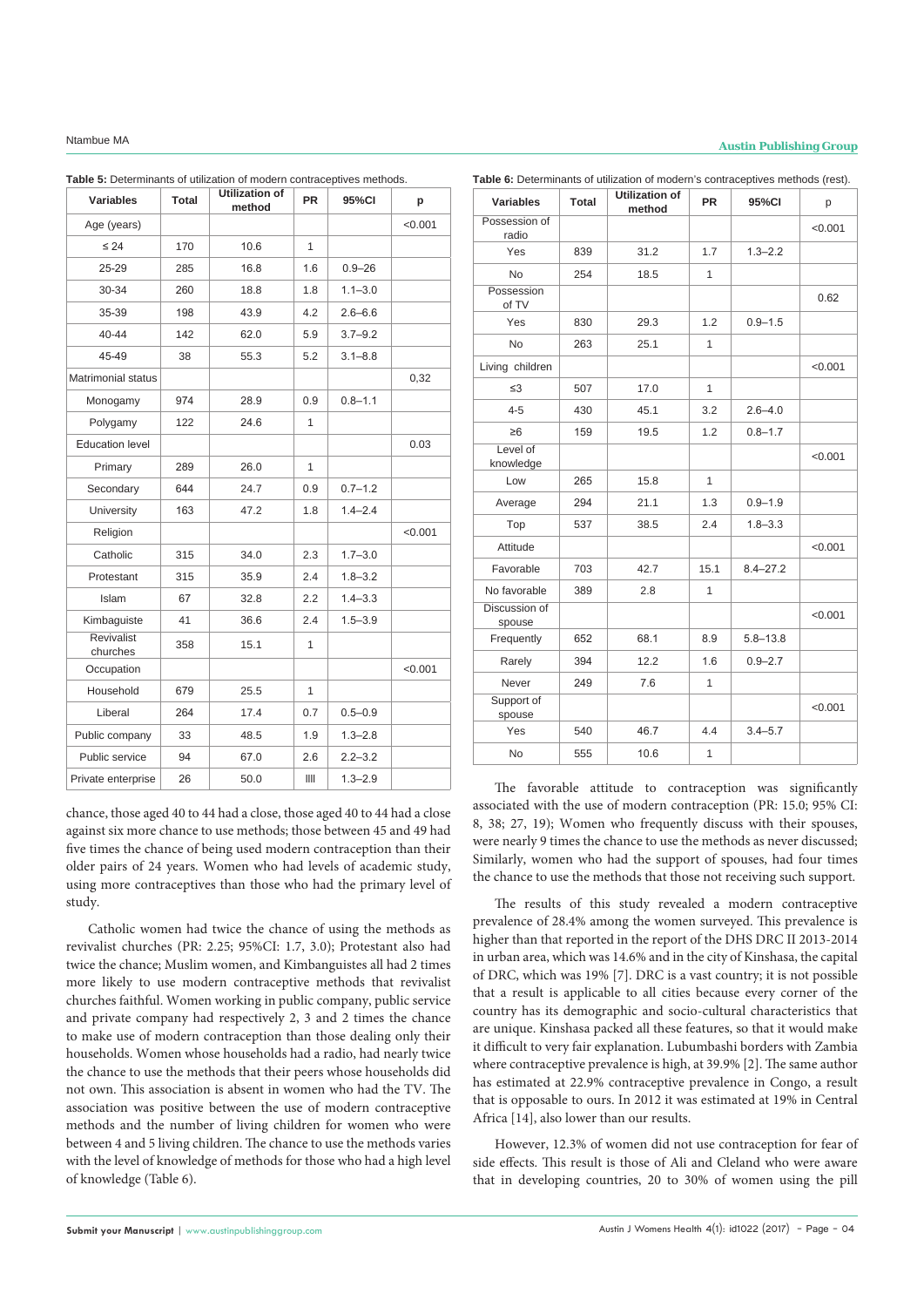and injectable, stop the turn of two years because of side effects or because of other health problems. The author suggests that many of these women could then benefit from contraception to long-acting or permanent [15]. This applies to women in Lubumbashi who use less recent methods.

As for predictors of the use of modern methods, we observed a significant association between the age of women and the use of contraception. More women get older, the more it increases the chance to use: women with ages between 30 and 34 years, were more likely to use modern contraceptive methods than their older pairs of 24 years or less; those who were aged between 35 and 39 years, had four times the chance, those aged 40 to 44 had a close against six more chance to use methods; those between 45 and 49 had five times the chance to use modern contraception than their older pairs of 24 years at most. This association was found by Saurina C. et al in Catalonia for the age groups above 35 years [16]. So in Lubumbashi pretty young women begin contraception; in this case it would be mainly for the puPRose of spacing births, compared to the number of desired children and living. However, several authors found no association in their studies [15,17-19].

Women who had levels of academic study, using more contraceptive methods than those who had the primary level of study. This significance was also observed by several authors: In Ghana, Asamoah BO et al [17]; in the Butajira area of Ethiopia by Mekonnen and Worku [20]; in India by Saurabh and Prateek [21]; in Zambia by White J and Speizer S [22]; in Zambia and Kenya by Do M and Hotchkiss [23]. This is the need to educate women optimally because it would give them the ability to decide and to aspire to a quality of life and therefore, to assume, according to the results of Najafi-Sharjabad F et al found in Asia [24].

As the religion of women, we observed that Catholic women had twice the chance to use the methods as revivalist churches; Protestant also had twice the chance; Muslim women, and Kimbanguistes all had 2 times more likely to use modern contraceptive methods that revivalist churches faithful. These results are consistent with those obtained in Malawi [25] and India [21]; but are contrary to those found in Ethiopia [26,27] and Kenya and Zambia [23]. This difference is linked to religious values that different confessions attributed to the occurrence of pregnancy. Some people would attribute this question to the divine will, which would be an obstacle to the use of effective contraception. We believe that the accession of religions to contraception could boost the use of effective contraceptive methods. The Christian religion would support the promotion of natural methods, not yet very effective to bring goods made to users.

Women working in public enterprises, public service and private enterprise had respectively 2, 3 and 2 times the chance to make use of modern contraception than those dealing only their households. These results are similar to those obtained in Kenya and Zambia, saying the women who had occupied the 12 months longer used contraceptive methods than women who had no occupation [23]. This could be explained by the fact that so important is the occupation, stringent are the requirements relating thereto and stronger is the need to space births and to use contraception.

Women whose households had a radio, had nearly twice the

chance to use the methods that their peers whose households did not own. This association is absent in women who had the TV. This is explained by exposure to different awareness messages of contraception, as shown Okigbo C. et al [28]. The association was positive between the use of modern contraceptive methods and the number of living children for women who were between 4 and 5 living children. These results are similar to those found in Zambia, which showed a growing association with the number of children: one child; two children; three children and four more children [22]. However, this shows that women prefer to have a number of children before starting contraception. Or the use of contraception should not expect that.

The chance to use the methods vary with the level of knowledge of methods: PR was 2.43 (CI: 1.81; 3.27) for those who had a high level of knowledge. This result is that of Khan et al. (2007), Sajid & Malik (2010) and Wu (2010), relayed by Najafi Sharjabad-F et al, showing that the lack of knowledge of modern contraception in the limit to use[24]; So the opposite is true. This is the need for communication about contraception with women and men, as it can also shape attitudes. The results revealed that the favorable attitude to contraception was significantly associated with the use of modern contraception. Similar results were found in Zambia, revealing that women who had a favorable attitude were more likely to use modern contraception.

Women who frequently argued with their spouses, were nearly 9 times the chance to use the methods as never discussed; Takele A, Degu G and Yitayal M had found the same thing in Ethiopia that women who routinely talked with their spouses, using more methods than those who never discussed and in Butajira district in Ethiopia, Mekonnen W and Worku A [20,26].

Moreover, women who had the support of spouses, had four times the chance to use the methods that those not receiving such support. This ties Akelo et al, who found a significant association between the use of contraception and the approval of the partner [19]. So spouse should be involved at the highest point to boost the contraceptive prevalence. The adjustment of these factors in a model could eliminate to generate more and more explanatory only.

### **Conclusion**

This study showed that modern contraceptive prevalence was 28.4% in the city of Lubumbashi, near the married women. The predictors of the use of modern methods were age of women ( $\geq$ 30 years); The level of study, the Catholic religious denominations, Protestant, Muslim and Kimbanguistes, formal occupations such as public company, public service and private company, owning a radio and possession 4-5 living children, the high level of knowledge of the methods, the positive attitude, the current discussion with spouses and spousal support. These factors could be promoted to boost the use of modern contraceptive methods by women in marital union in the city of Lubumbashi.

#### **References**

- 1. [OMS et USAID. Le repositionnement de la Planification Familiale: Directives](http://www.who.int/reproductivehealth/publications/family_planning/fp_advocacy_tool/fr/)  [pour actions de plaidoyer. Genève. 2008.](http://www.who.int/reproductivehealth/publications/family_planning/fp_advocacy_tool/fr/)
- 2. Ahmed S*,* Li O, Liu L, O Tsui A*.* [Maternal deaths averted by contraceptive](https://www.ncbi.nlm.nih.gov/pubmed/22784531)  [use: an analysis of 172 countries. Lancet.](https://www.ncbi.nlm.nih.gov/pubmed/22784531) 2012; 380: 111–125.